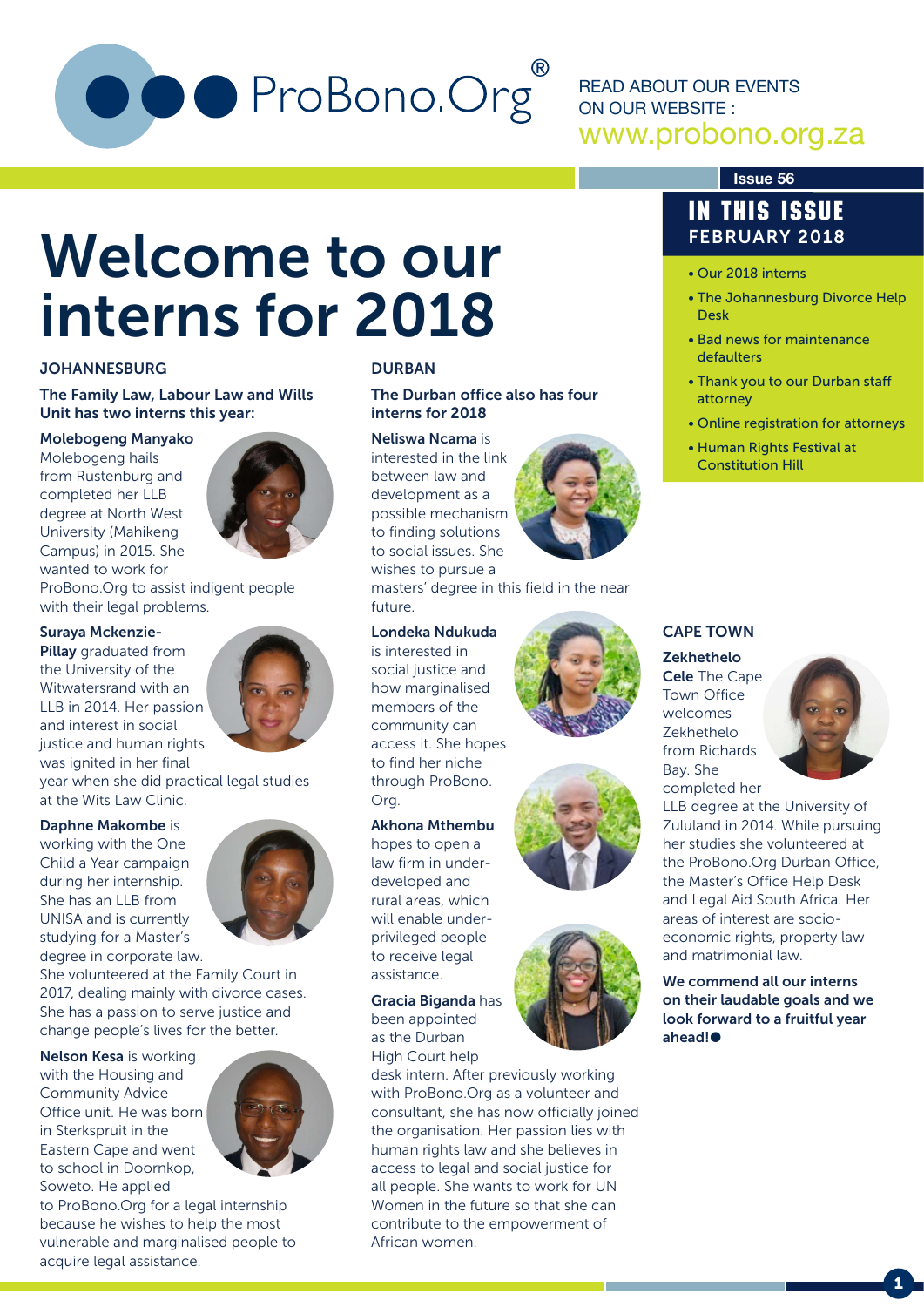# The Johannesburg ProBono.Org Divorce Help Desk

By Swazi Malinga and Elsabe Steenhuisen

In March 2017, ProBono.Org established a Divorce Help Desk at the Johannesburg Regional Court, which operates every Tuesday from 09h00 to 12h00.

The purpose of the help desk is to assist and encourage attorneys to complete their pro bono hours, and also to assist members of the public who qualify for pro bono assistance with their matrimonial (divorce) matters by providing them with legal advice, completion of the relevant court forms and, from time to time, providing assistance with drafting or completion of the summons and other relevant court pleadings.

At the beginning there were two volunteer attorneys staffing the help desk. Since recruitment of attorneys is essential in order to sustain this help desk, we approached the Johannesburg Attorneys Association in September, who assisted by advertising the help desk in their newsletter. The Johannesburg Family Law Forum also circulated our request for assistance amongst its members. We now have at least eight more volunteer attorneys who have signed up to staff the help

desk and we look forward to recruiting more volunteers.

The help desk also offers a great opportunity for candidate attorneys and LEAD graduates.

Our One Child a Year (OCAY) campaign consultant, Elsabe Steenhuisen, runs the Divorce help desk on Tuesday mornings with candidate attorneys and LEAD graduates as part of her private pro bono hours. LEAD graduates have preference in assisting at the help desk as the aim is to empower candidates who have not secured articles in private practice. Secondly, it aims to instil an awareness of the merits of pro bono work in candidates on the brink of entering the law profession,

Three LEAD graduates and a candidate attorney participated. They underwent two training sessions with adv Steenhuisen before they started work under supervision. All three LEAD graduates assisted further at ProBono.Org's office with other tasks in the OCAY project. Four new LEAD graduates were enrolled and underwent the first training session in January 2018 and started assisting the public on 6 February.  $\bullet$ 



*Pic: L-R Ruth Nulumango (LEAD volunteer), Favour Nwanezi-Agbugba (articled clerk), Mr Sibanda and Elsabe Steenhuisen*

#### Case study

## New Child Support Bill takes maintenance defaulters to task

#### By Uzair Adams

In law, parenthood gives rise to parent<br>but more importantly, parental respor<br>in respect of children. One such respo<br>particular is the maintenance of children. n law, parenthood gives rise to parental rights, but more importantly, parental responsibilities in respect of children. One such responsibility in

Contrary to popular belief, maintenance is not shared equally between parents. It is in fact payable by parents proportionately according to their respective means. Disagreements often arise where one parent fails to abide by their maintenance commitment, or only adheres to it sporadically. Ultimately it is the children who suffer as a result. For this reason, maintenance courts seriously consider the best interests of the child under the circumstances when making an order.

There are many parents who are able to reach an informal agreement in respect of their maintenance contribution. If parents are able to reach an amicable solution in this way, all the better. This however was not the case for one of our clients, Ms A, a single, unemployed mother who has been the primary caregiver of her two children since their father remarried in October 2016. After numerous requests, the father failed to provide the Maintenance Officer at the Wynberg Magistrate's Court with a breakdown of his monthly income and expenditure. Ms. A had submitted an application for pro bono assistance to the Cape Law Society, which was approved. However, the Cape Law Society was unable to secure legal representation for her at her next court date and Ms. A approached ProBono.Org for further assistance.

We referred the matter to Ms. Rukia Allie Da Costa, an Attorney from Riley Incorporated who accepted the pro bono instruction, and the court granted an order that the father pay R5,500.00 per month for the maintenance of the children.

There is a widespread habit of parents seeking to evade their maintenance responsibilities, resulting in huge magistrates' court backlogs with such matters. We welcome the Child Support Bill that took effect in January 2018 which states that parents who default on child maintenance will be blacklisted and blocked from receiving credit if their maintenance payments are in arrears.

We are hopeful that the new legislation will transform the attitude towards payment of maintenance. $\bullet$